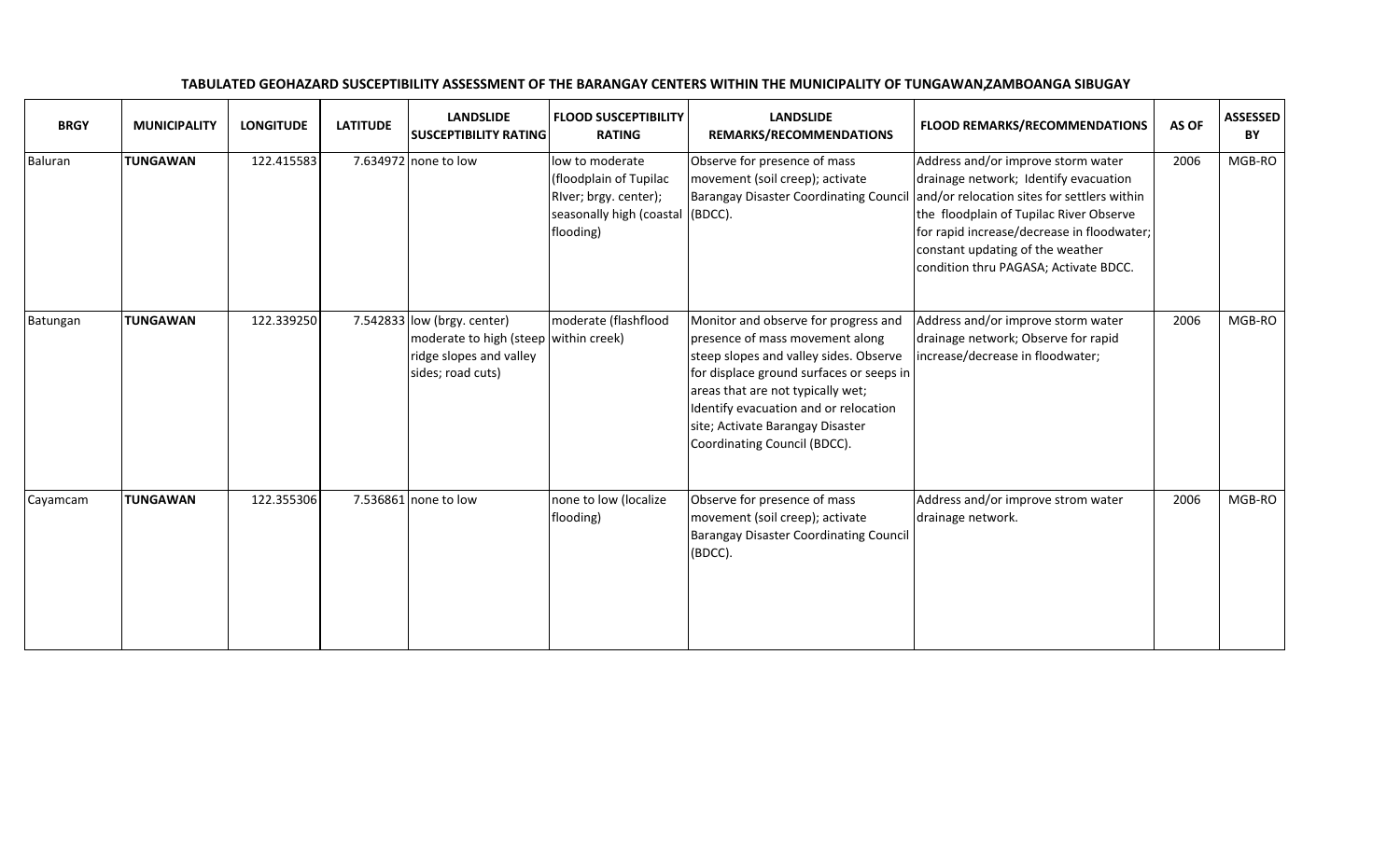| Datu<br>Tumanggong | <b>TUNGAWAN</b> | 122.342583 | 7.627444 low |                                                                                                   | none to low (localize<br>flooding)                                                                                                                                        | Observe for presence of mass<br>movement (soil creep); activate<br>Barangay Disaster Coordinating Council<br>(BDCC).                                                                                                                                                                                                                   | Address and/or improve storm water<br>drainage network.                                                                                                                                                                                                                                                                  | 2006 | MGB-RO |
|--------------------|-----------------|------------|--------------|---------------------------------------------------------------------------------------------------|---------------------------------------------------------------------------------------------------------------------------------------------------------------------------|----------------------------------------------------------------------------------------------------------------------------------------------------------------------------------------------------------------------------------------------------------------------------------------------------------------------------------------|--------------------------------------------------------------------------------------------------------------------------------------------------------------------------------------------------------------------------------------------------------------------------------------------------------------------------|------|--------|
| Gaycon             | <b>TUNGAWAN</b> | 122.392667 |              | 7.636250 none to low (brgy.<br>center) high (rivebank;<br>steep ridge slopes and<br>valley sides) | none tolow (brgy.<br>center-localize<br>high<br>(flashflood/sheetflood<br>within Tupilac River<br>tributaries);                                                           | Monitor and observe for progress and<br>presence of mass movement along<br>flooding); moderate to steep slopes and valley sides. Observe<br>for displace ground surfaces or seeps in<br>areas that are not typically wet;<br>Identify evacuation and or relocation<br>site; Activate Barangay Disaster<br>Coordinating Council (BDCC). | Address and/or improve storm water<br>drainage network; Observe for rapid<br>increase/decrease floodwater possible<br>accompanied by increase turbidity and<br>soil content; Identify evacuation and or<br>relocation site; constant updating of the<br>weather condition thru PAGASA; Activate<br>BDCC.                 | 2006 | MGB-RO |
| Langon             | <b>TUNGAWAN</b> | 122.406667 |              | 7.559028 none to low                                                                              | none to low (localize<br>flooding)                                                                                                                                        | Observe for presence of mass<br>movement (soil creep); activate<br><b>Barangay Disaster Coordinating Council</b><br>(BDCC).                                                                                                                                                                                                            | Address and/or improve storm water<br>drainage network.                                                                                                                                                                                                                                                                  | 2006 | MGB-RO |
| Libertad (Pob.)    | <b>TUNGAWAN</b> | 122.425833 |              | 7.602361 none to low (gentle<br>slopes); high (Liguian<br>River channels)                         | none to low (localize<br>flooding; minor<br>flashflood withn<br>creeks); moderate<br>(flashflood within<br>Liguian River); high<br>(coastal flooding within<br>marshland) | Observe for presence of mass<br>movement (soil creep); Address<br>riverbank scouring; activate Barangay<br>Disaster Coordinating Council (BDCC).                                                                                                                                                                                       | Address and/or improve storm water<br>drainage network; Identify evacuation<br>and/or relocation sites for settlers near<br>the shallow river channels of Liguian<br>River/marshland; Observe for rapid<br>increase/decrease in floodwater; constant<br>updating of the weather condition thru<br>PAGASA; Activate BDCC. | 2006 | MGB-RO |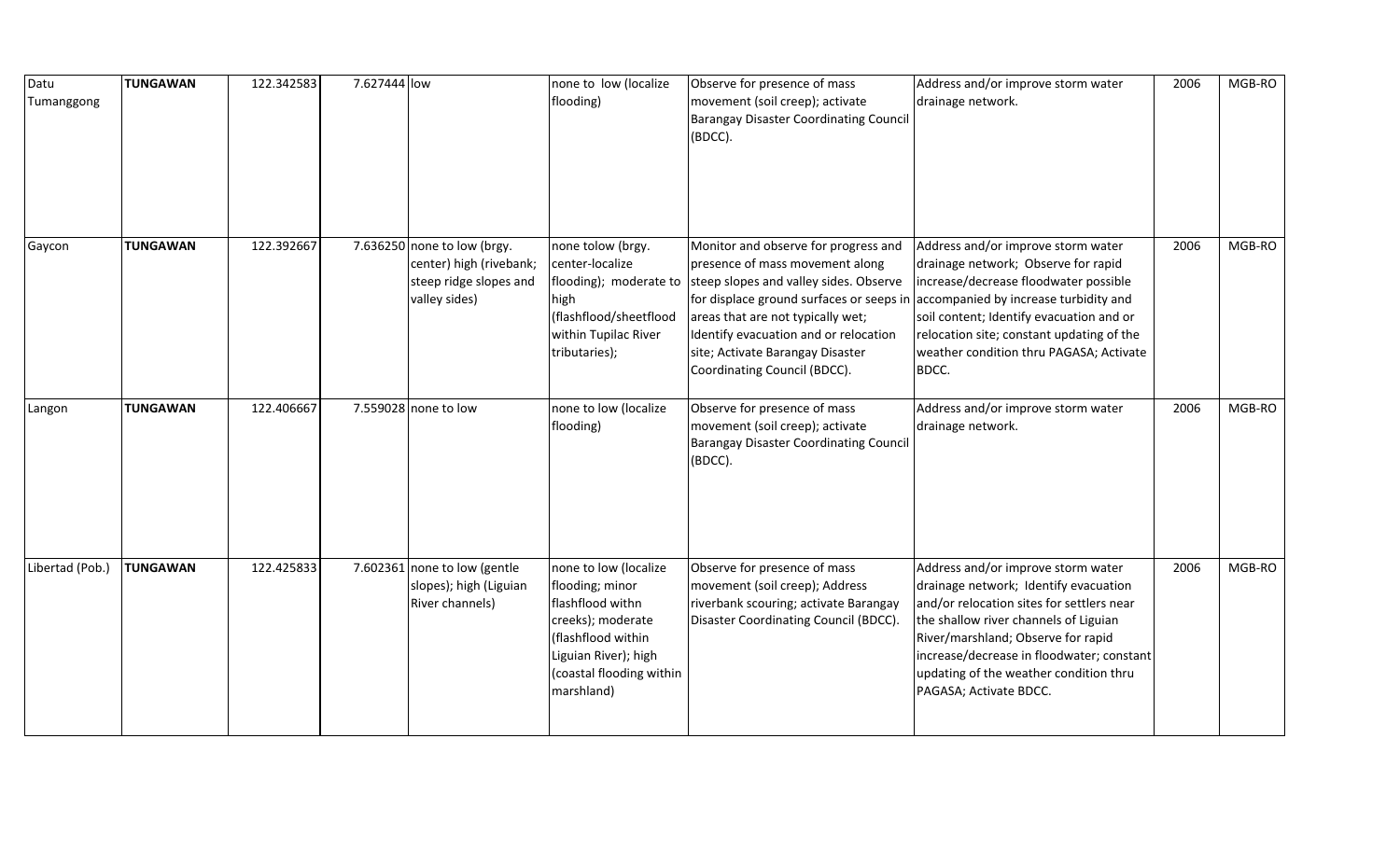| Linguisan     | <b>TUNGAWAN</b> | 122.472583 | 7.545583 none to low                                                | none to seasonally low<br>(localize flooding-brgy.<br>center; gentle slopes);<br>seasonally high (coastal<br>flooding; storm<br>surge;tsunami) | Observe for presence of mass<br>movement (soil creep); activate<br>Barangay Disaster Coordinating Council<br>(BDCC).                                                                                                                                                                                            | Address and/or improve storm water<br>drainage network; Identify evacuation<br>and/or relocation site for settlers within<br>the low lying coastal zone; constant<br>updating of the weather condition thru<br>PAGASA; Activate BDCC. | 2006 | MGB-RO |
|---------------|-----------------|------------|---------------------------------------------------------------------|------------------------------------------------------------------------------------------------------------------------------------------------|-----------------------------------------------------------------------------------------------------------------------------------------------------------------------------------------------------------------------------------------------------------------------------------------------------------------|---------------------------------------------------------------------------------------------------------------------------------------------------------------------------------------------------------------------------------------|------|--------|
| Little Margos | <b>TUNGAWAN</b> | 122.363639 | 7.695028 High (steep slopes;<br>roadcuts; valley sides)             | none (brgy. center)                                                                                                                            | Monitor and observe for progress and<br>presence of mass movement along<br>steep slopes and valley sides. Observe<br>for displace ground surfaces or seeps in<br>areas that are not typically wet;<br>Identify evacuation and or relocation<br>site; Activate Barangay Disaster<br>Coordinating Council (BDCC). |                                                                                                                                                                                                                                       | 2006 | MGB-RO |
| Loboc         | <b>TUNGAWAN</b> | 122.350806 | 7.642889 none to low (brgy.<br>center) high (steep<br>valley sides) | none to low (localize<br>flooding)                                                                                                             | Monitor and observe for progress and<br>presence of mass movement (tension<br>cracks) along valley sides. Activate<br><b>Barangay Disaster Coordinating Council</b><br>(BDCC).                                                                                                                                  | Address and/or improve storm water<br>drainage network.                                                                                                                                                                               | 2006 | MGB-RO |
| Looc-labuan   | <b>TUNGAWAN</b> | 122.482889 | 7.561306 none to low                                                | none to low (localize<br>flooding-brgy. center;<br>gentle slopes); high<br>(coastal flooding; storm<br>surge; tsunami)                         | Observe for presence of mass<br>movement (soil creep); activate<br><b>Barangay Disaster Coordinating Council</b><br>(BDCC).                                                                                                                                                                                     | Address and/or improve storm water<br>drainage network; Identify evacuation<br>and/or relocation site for settlers within<br>the low lying coastal zone; constant<br>updating of the weather condition thru<br>PAGASA; Activate BDCC. | 2006 | MGB-RO |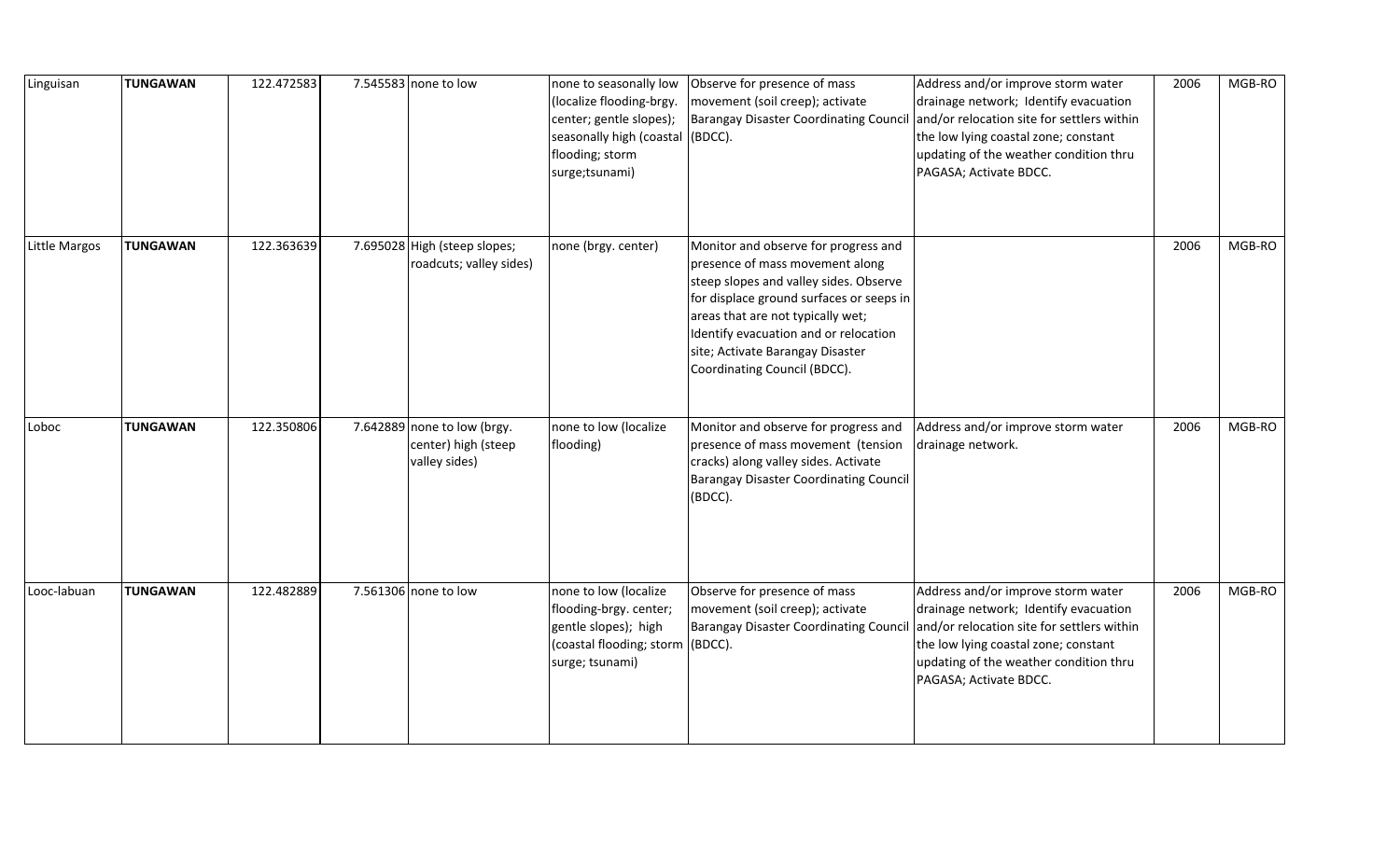| Lower      | <b>TUNGAWAN</b> | 122.362722 | 7.513917 none (floodplain); low                         | high                   | Observe for and/or monitor for                | Address and/or improve storm water         | 2006 | MGB-RO |
|------------|-----------------|------------|---------------------------------------------------------|------------------------|-----------------------------------------------|--------------------------------------------|------|--------|
| Tungawan   |                 |            | to moderate (ridge                                      | (flashflood/sheetflood | presence of mass movement (soil               | drainage network; Identify evacuation      |      |        |
|            |                 |            | slopes; riverbanks)                                     | within Tungawan River  | creep); Address riverbank scouring;           | and/or relocation site for settlers within |      |        |
|            |                 |            |                                                         | floodplain)            | activate Barangay Disaster                    | the flood prone areas near Tungawan        |      |        |
|            |                 |            |                                                         |                        | Coordinating Council (BDCC).                  | River tributaries; Develop an early        |      |        |
|            |                 |            |                                                         |                        |                                               | warning device/system intended for         |      |        |
|            |                 |            |                                                         |                        |                                               | flashflood/sheetflood related hazard       |      |        |
|            |                 |            |                                                         |                        |                                               | prevention; constant updating of the       |      |        |
|            |                 |            |                                                         |                        |                                               | weather condition thru PAGASA; Activate    |      |        |
| Malungon   | <b>TUNGAWAN</b> | 122.333389 | 7.677722 moderate to high (steep   moderate (flashflood |                        | Monitor and observe for progress and          | Address and/or improve storm water         | 2006 | MGB-RO |
|            |                 |            | ridge slopes and valley                                 | within creek/river)    | presence of mass movement along               | drainage network; Observe for rapid        |      |        |
|            |                 |            | sides)                                                  |                        | steep slopes and valley sides. Observe        | increase/decrease in floodwater; constant  |      |        |
|            |                 |            |                                                         |                        | for displace ground surfaces or seeps in      | updating of the weather condition thru     |      |        |
|            |                 |            |                                                         |                        | areas that are not typically wet;             | PAGASA; Activate BDCC.                     |      |        |
|            |                 |            |                                                         |                        | Identify evacuation and or relocation         |                                            |      |        |
|            |                 |            |                                                         |                        | site; Activate Barangay Disaster              |                                            |      |        |
|            |                 |            |                                                         |                        | Coordinating Council (BDCC).                  |                                            |      |        |
| Masao      | <b>TUNGAWAN</b> | 122.434500 | 7.610833 none to low                                    | none to low (localize  | Observe for presence of mass                  | Address and/or improve storm water         | 2006 | MGB-RO |
|            |                 |            |                                                         | flooding-brgy. center; | movement (soil creep); activate               | drainage network; Identify evacuation      |      |        |
|            |                 |            |                                                         | gentle slopes);        | <b>Barangay Disaster Coordinating Council</b> | and/or relocation sites for settlers near  |      |        |
|            |                 |            |                                                         | moderate (flashflood   | (BDCC).                                       | Masao Creek; Observe for rapid             |      |        |
|            |                 |            |                                                         | within Masao Creek)    |                                               | increase/decrease in floodwater; constant  |      |        |
|            |                 |            |                                                         |                        |                                               | updating of the weather condition thru     |      |        |
|            |                 |            |                                                         |                        |                                               | PAGASA; Activate BDCC.                     |      |        |
|            |                 |            |                                                         |                        |                                               |                                            |      |        |
|            |                 |            |                                                         |                        |                                               |                                            |      |        |
| San Isidro | <b>TUNGAWAN</b> | 122.350583 | 7.686444 moderate to high (steep none to low (localize  |                        | Monitor and observe for progress and          | Address and/or improve storm water         | 2006 | MGB-RO |
|            |                 |            | ridge slopes and valley                                 | flooding-brgy. center) | presence of mass movement along               | drainage network.                          |      |        |
|            |                 |            | sides)                                                  |                        | steep slopes and valley sides. Observe        |                                            |      |        |
|            |                 |            |                                                         |                        | for displace ground surfaces or seeps in      |                                            |      |        |
|            |                 |            |                                                         |                        | areas that are not typically wet;             |                                            |      |        |
|            |                 |            |                                                         |                        | Identify evacuation and or relocation         |                                            |      |        |
|            |                 |            |                                                         |                        | site; Activate Barangay Disaster              |                                            |      |        |
|            |                 |            |                                                         |                        | Coordinating Council (BDCC).                  |                                            |      |        |
|            |                 |            |                                                         |                        |                                               |                                            |      |        |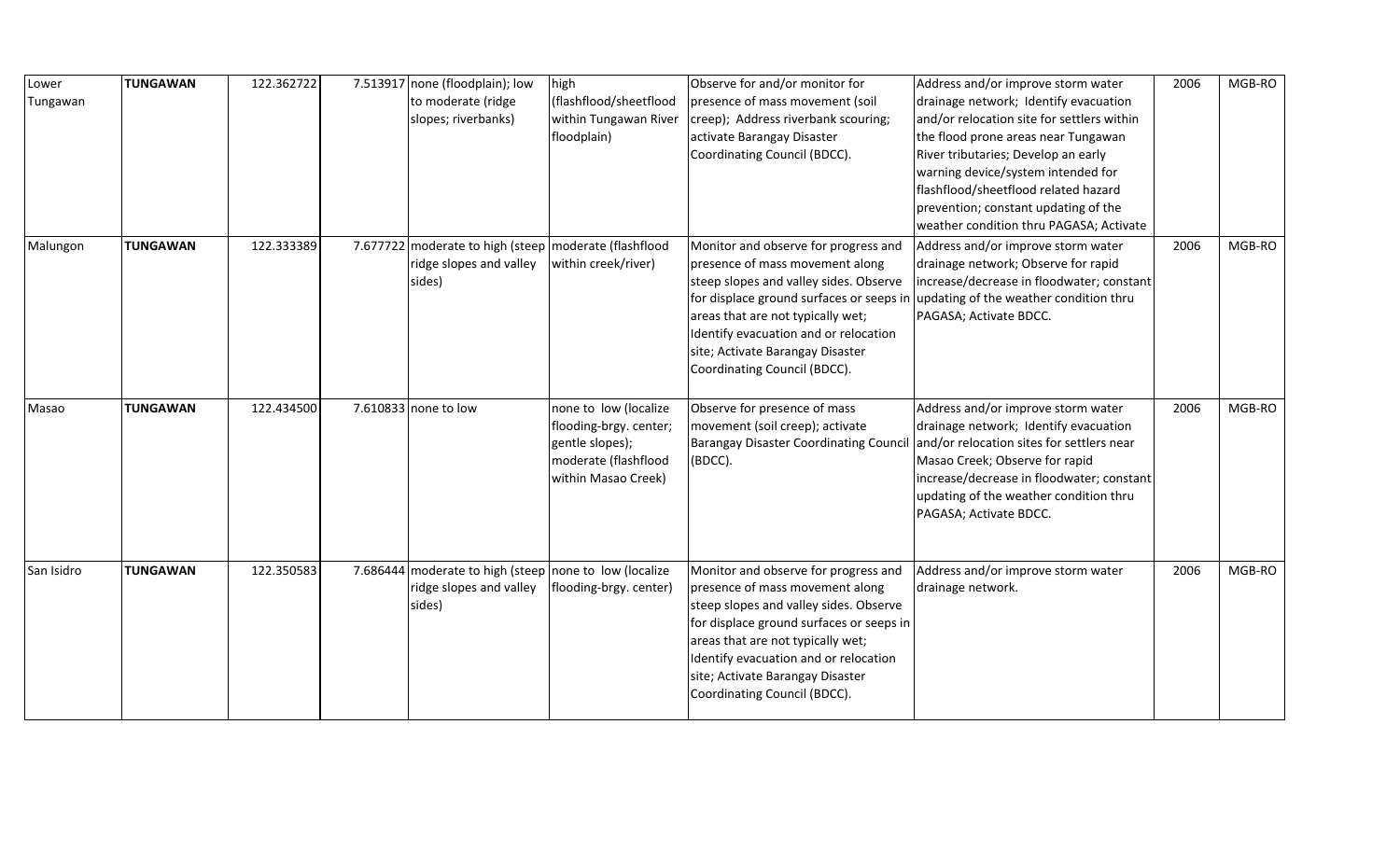| San Pedro   | <b>TUNGAWAN</b> | 122.337472 | 7.482722 none to low (brgy.<br>center)                                                            | none to low (localize<br>flooding-brgy. center;<br>gentle slopes); high<br>(flooding within<br>Tungawan River<br>estuaty; coastal<br>flooding; storm surge) | Observe for presence of mass<br>movement (soil creep); activate<br><b>Barangay Disaster Coordinating Council</b><br>(BDCC).                                                    | Address and/or improve storm water<br>drainage network; Identify evacuation<br>and/or relocation site for setters within<br>the low lying coastal zone and estuary;<br>constant updating of the weather<br>condition thru PAGASA; Activate BDCC.                                                                                                                                  | 2006 | MGB-RO |
|-------------|-----------------|------------|---------------------------------------------------------------------------------------------------|-------------------------------------------------------------------------------------------------------------------------------------------------------------|--------------------------------------------------------------------------------------------------------------------------------------------------------------------------------|-----------------------------------------------------------------------------------------------------------------------------------------------------------------------------------------------------------------------------------------------------------------------------------------------------------------------------------------------------------------------------------|------|--------|
| San Vicente | <b>TUNGAWAN</b> | 122.386694 | 7.517972 low (brgy. center)<br>moderate to high (steep   moderate to high (<br>slopes; road cuts) | none (brgy. center);<br>coasta lareas; Tigbucay<br>River estuary)                                                                                           | Monitor and observe for progress and<br>presence of mass movement (tension<br>cracks) along valley sides. Activate<br><b>Barangay Disaster Coordinating Council</b><br>(BDCC). | Address and/or improve storm water<br>drainage network; Identify evacuation<br>and/or relocation site for setters within<br>the low lying coastal zone and estuary;<br>constant updating of the weather<br>condition thru PAGASA; Activate BDCC.                                                                                                                                  | 2006 | MGB-RO |
| Santo Niño  | <b>TUNGAWAN</b> | 122.374778 | 7.542389 none (floodplain; brgy.<br>center); low to<br>moderate (sloping<br>ground)               | high (sheetflooding<br>within Tungawan River<br>alluvial<br>plain/floodplain)                                                                               | Monitor and observe for progress and<br>presence of mass movement (tension<br>cracks) along valley sides. Activate<br><b>Barangay Disaster Coordinating Council</b><br>(BDCC). | Address and/or improve storm water<br>drainage network; Identify evacuation<br>and/or relocation site for settlers within<br>the flood prone areas near Tungawan<br>River tributaries; Develop an early<br>warning device/system intended for<br>flashflood/sheetflood related hazard<br>prevention; constant updating of the<br>weather condition thru PAGASA; Activate<br>BDCC. | 2006 | MGB-RO |
| Sisay       | TUNGAWAN        | 122.369889 | 7.625028 none to low (brgy.<br>center) high (steep<br>valley sides)                               | none to low (localize<br>flooding)                                                                                                                          | Monitor and observe for progress and<br>presence of mass movement (tension<br>cracks) along valley sides. Activate<br><b>Barangay Disaster Coordinating Council</b><br>(BDCC). | Address and/or improve storm water<br>drainage network.                                                                                                                                                                                                                                                                                                                           | 2006 | MGB-RO |
| Taglibas    | <b>TUNGAWAN</b> | 122.437639 | 7.560167 none to low                                                                              | none to low (localize<br>flooding-brgy. center;<br>gentle slopes); high<br>(coastal flooding; storm<br>surge)                                               | Observe for presence of mass<br>movement (soil creep); activate<br><b>Barangay Disaster Coordinating Council</b><br>(BDCC).                                                    | Address and/or improve storm water<br>drainage network; Identify evacuation<br>and/or relocation site; constant updating<br>of the weather condition thru PAGASA;<br>Activate BDCC.                                                                                                                                                                                               | 2006 | MGB-RO |